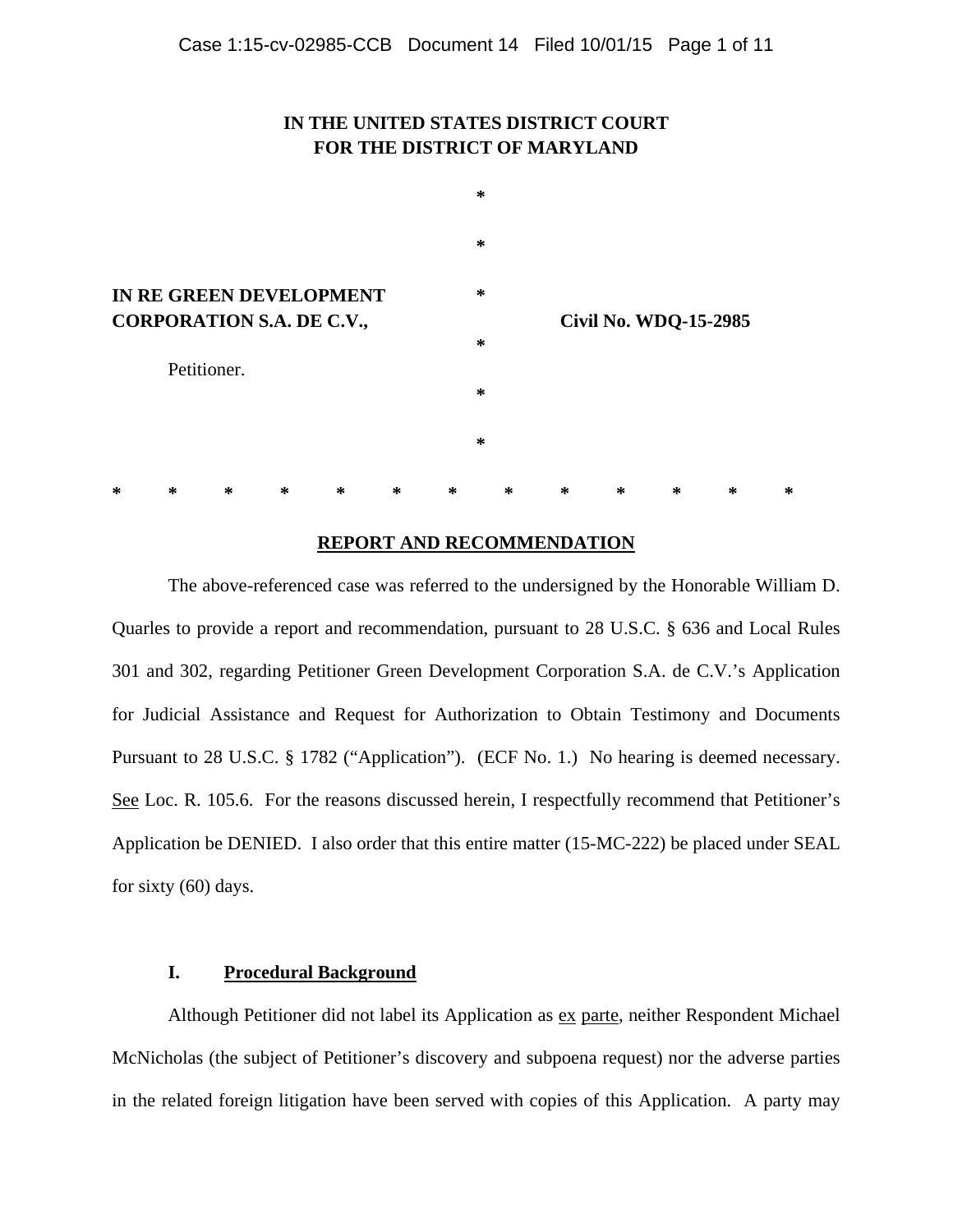## Case 1:15-cv-02985-CCB Document 14 Filed 10/01/15 Page 2 of 11

file—and a district court may grant—a Section 1782 application ex parte. See, e.g., Chevron Corp. v. Shefftz, 754 F. Supp. 2d 254 (2010). The reviewing court may also order that a petitioner's application be served on respondent(s). See In re Anglin, 2009 WL 4739481 (2009) (citing In re Letter of Request from Supreme Court of Hong Kong, 138 F.R.D. 27, 32 (1991)).

In light of the recommendations stated herein, it is not necessary that Respondent or any of the parties in the related foreign litigation be served with—or be required to respond to— Petitioner's Application. It is appropriate, however, that Respondent McNicholas receive a copy of this Report and Recommendation, as there is no indication that he has been made aware of the instant proceedings or the allegations contained therein. Under these circumstances, I further conclude that this entire case should be placed under seal for sixty (60) days in order to allow Respondent Michael McNicholas—if he so desires—to review and respond to this Report and Recommendation, or to seek further sealing of this matter.

### **II. Factual Background**

Petitioner Green Development Corporation S.A. de C.V. is a Sociedad Anónima de Capital Variable (i.e., "variable capital corporation") ("Petitioner") organized under the laws of Honduras. ((ECF No  $1, \P 1$ .) Its principal place of business is San Pedro Sula, Honduras.

Respondent Michael McNicholas ("Respondent") is an United States citizen and resident of Carroll County, Maryland. (Id., Ex. J.) He is the resident agent of Pathfinder Consulting USA, LLC, a Limited Liability Company organized under the laws of the state of Maryland. (Id., Ex. K.) Mr. McNicholas is also an author who has written on issues related to maritime security and counter-narcotics. (Id.,  $\P$  10.)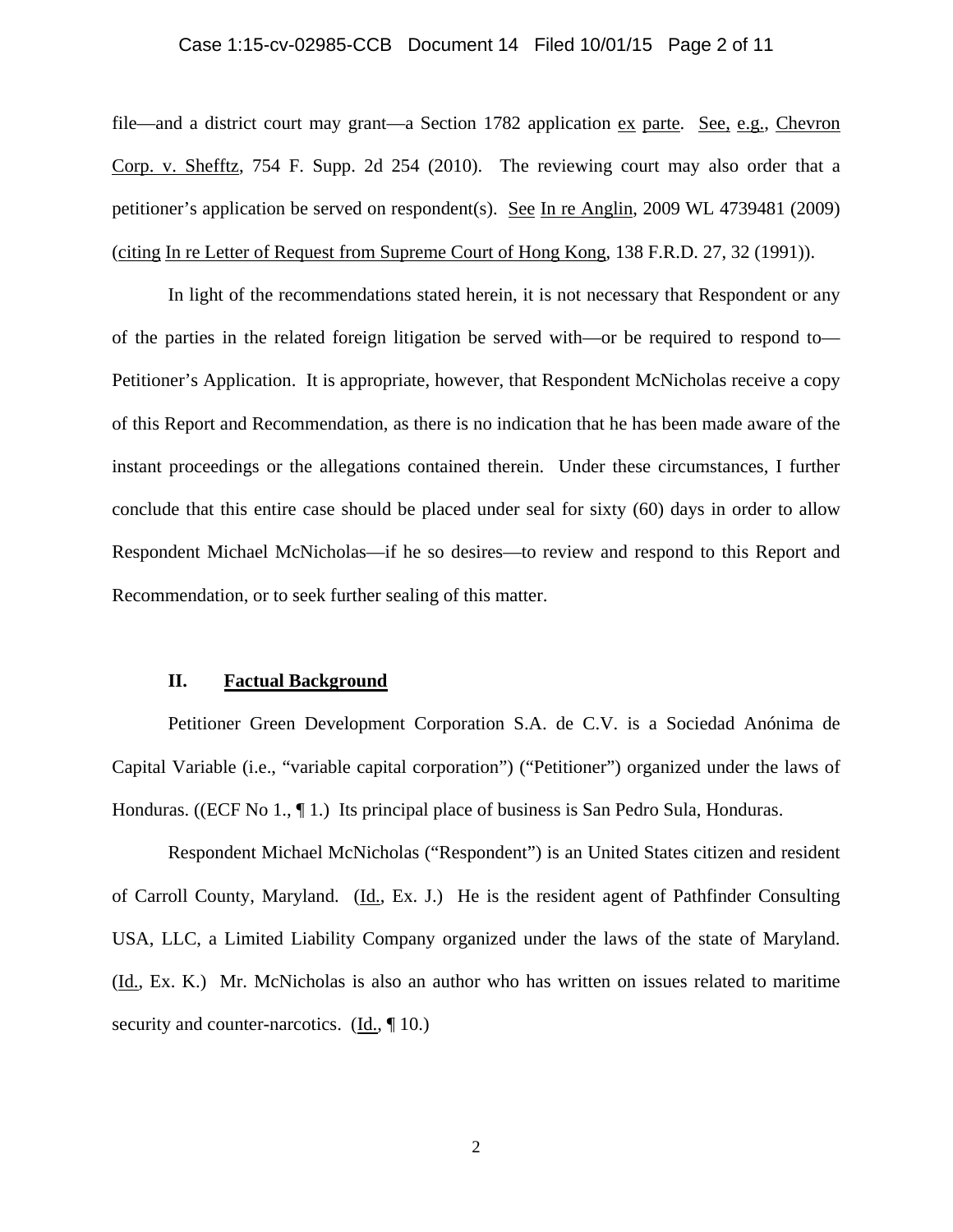Petitioner is party to ongoing litigation in Honduran courts arising out of its financial and real estate dealings in Honduras. (Id.,  $\P$  16-17.) Judgments favorable to Petitioner have been rendered in Honduran trial and intermediate appellate courts, and the case is currently on appeal before the Honduran Supreme Court, that country's highest court. (Id., ¶¶ 6-7.)

Petitioner alleges that an unspecified, adverse party engaged in improper, ex parte communications with the Honduran Supreme Court, and that the content of these communications is prejudicial to Petitioner. (ECF No. 1,  $\P$  7.) Specifically, Petitioner alleges that:

"…one of the defendant banks surreptitiously sent to the Justices presiding over the case a copy of an article that Michael McNicholas authored and IOS Press BV published. That article contains outlandish defamatory claims accusing Green Development's CEO (Mohammad Yusuf Amdani) and two companies of laundering money in furtherance of international terrorism, smuggling drugs, and even aiding al-Qaeda."

(Id.)

 In this Court, Petitioner seeks discovery, including the production of documents and a deposition of Mr. McNicholas, in order "to test the factual sufficiency of statements found in the Article" and "to discover information regarding McNicholas' improper motive..." (Id.,  $\P\P$  19-21.) Petitioner asserts that the fruits of its intended discovery expedition in the United States, to be submitted to the Honduran Supreme Court, would mitigate the adverse effect of its opponents' improper, ex parte communications to that Court. (Id.)

## **III. Discussion**

### **A. Jurisdictional Requirements of 28 U.S.C. § 1782**

There are four jurisdictional requirements before a party may obtain discovery pursuant to Section 1782. First, the target of the discovery request must "reside" or be "found" within the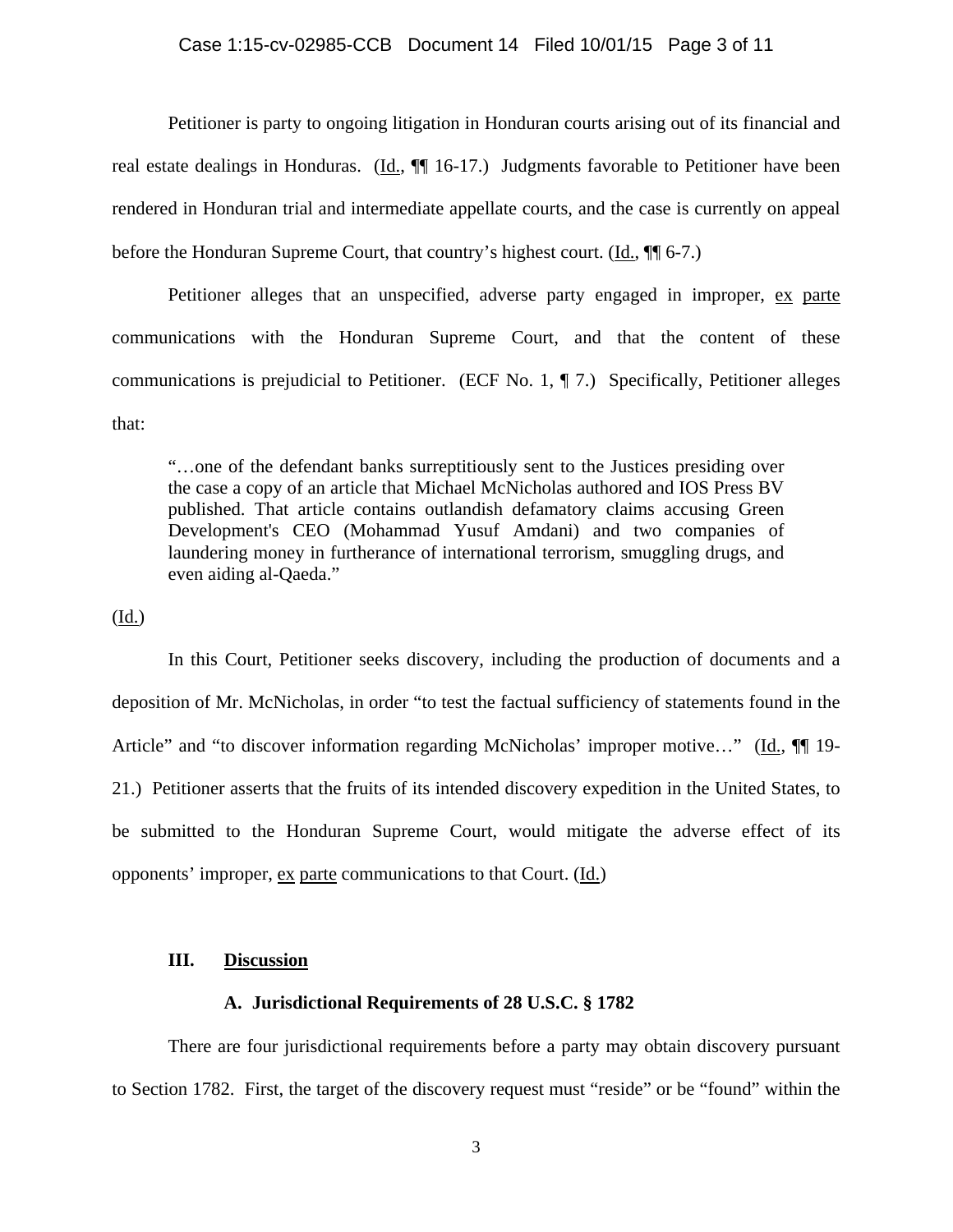#### Case 1:15-cv-02985-CCB Document 14 Filed 10/01/15 Page 4 of 11

district of the court in which the request is made. (28 U.S.C. § 1782.) Second, the discovery sought must be "for use in a proceeding." (Id.) Third, the proceeding must be one before a foreign or international tribunal. (Id.) Fourth, the discovery request must be made by the tribunal itself "or upon the application of any interested person." (Id.)

Here, Section 1782's jurisdictional requirements are satisfied. First, the target of Petitioner's discovery requests resides in Carroll County, Maryland, and is thus within the territorial jurisdiction of this Court. Second, while it is not entirely clear from Petitioner's application how the fruits of its intended discovery would be used in the pending appellate proceeding before the Honduran Supreme Court<sup>1</sup>, the federal courts' broad interpretation of this statutory requirement leads me to conclude that the requested discovery is "for use in a proceeding." See e.g., In re Application for an Order for Judicial Assistance in a Foreign Proceeding in the Labor Court of Brazil, 466 F. Supp. 2d 1020, 1027 (N.D. Ill. 2006) (explaining that evidence need not be admissible in the foreign court in order to be discoverable). The third statutory element, requiring that the tribunal be foreign, is undoubtedly satisfied here. The final jurisdictional requirement is also satisfied: a party to a foreign proceeding seeking discovery in the United States is no doubt an "interested person" for purposes of § 1782. Intel, 542 U.S. 241, at 257.

### **B. Intel Discretionary Considerations**

Even where the threshold, jurisdictional requirements are satisfied, the district court has broad discretion in deciding whether to grant discovery requests under Section 1782. Intel Corp. v. Advanced Micro Devices, Inc., 542 U.S. 241, 244-45 (2004); see also In re Chevron Corp.,

<sup>&</sup>lt;sup>1</sup> In light of the fact that Petitioner's application seeks information intended to rebut an allegedly wrongful,  $ex$  parte submission to that same court ("Obviously, [the Article] had never been proffered as evidence in accordance with dispositive law at any instance in the proceeding." (ECF No. 1, ¶15.)), it is unclear how and by what procedure any favorable information obtained by Petitioner might be used in the foreign proceeding. Petitioner has not explained how the Honduran court would receive such information if it were presented to that court.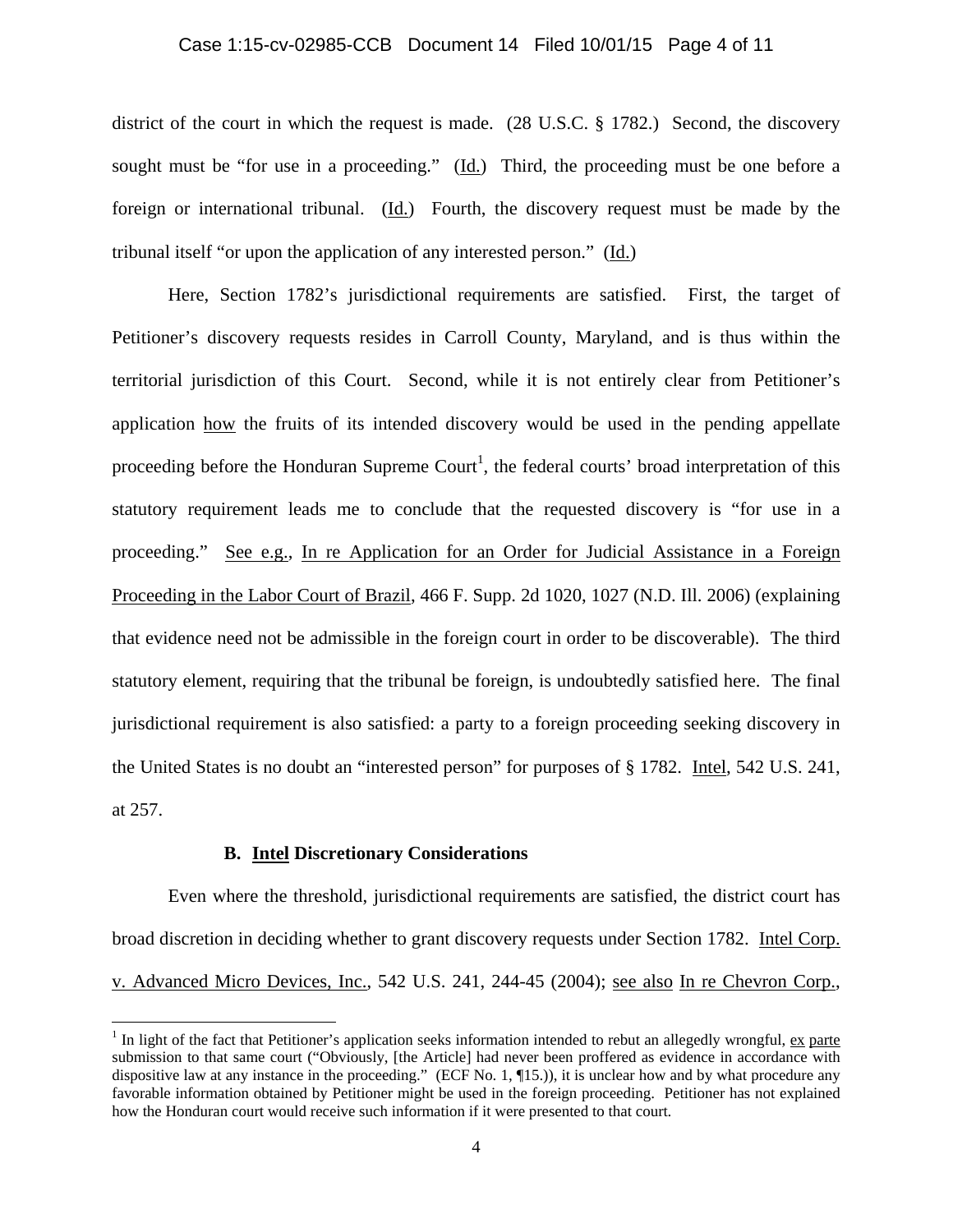## Case 1:15-cv-02985-CCB Document 14 Filed 10/01/15 Page 5 of 11

753 F. Supp. 2d 536, 539 (D. Md. 2010). The Supreme Court has identified four discretionary factors to be considered when reviewing § 1782 discovery requests: (1) whether "the person from whom discovery is sought is a participant in the foreign proceeding;" (2) "the nature of the foreign tribunal, the character of proceedings underway abroad, and the receptivity of the foreign government, court, or agency to federal-court judicial assistance;" (3) whether the § 1782 request attempts to "circumvent foreign proof gathering restrictions or other policies;" and (4) whether the documents or testimony sought are "unduly intrusive or burdensome." Intel*,* 542 U.S. at 264–65. On all four factors, Petitioner's application fails to show that the requested discovery is appropriate in these circumstances.

# **1. Though Respondent is not a party to the Honduran litigation, it does not appear that the information sought is beyond the jurisdictional reach of the Honduran court.**

The Court in Intel explained that the need for discovery under § 1782 is "not as apparent" when the target of the discovery request is a party to the foreign litigation, as parties to foreign proceedings would presumably be within the foreign court's jurisdictional reach. Intel, 542 U.S. at 264. As Mr. McNicholas is not party to (nor alleged to have any direct interest in) the Honduran litigation and is a resident of Maryland, he would presumably be beyond the Honduran court's jurisdictional reach and not subject to discovery there. These facts seemingly would point in favor of Petitioner. The mere fact that Mr. McNicholas is not a party to the Honduran litigation, however, does not necessarily mean that he should be subject to Petitioner's discovery requests; such an open-ended rule would potentially subject all residents of the United States to § 1782 discovery. Here, there is no evidence or even an allegation that Mr. McNicholas has any relationship with or knowledge of any information regarding an adverse party in the Honduran proceedings—or, indeed, that he had anything to do with the alleged sharing of his article with the justices of the Honduran Supreme Court. To the contrary, Petitioner asserts that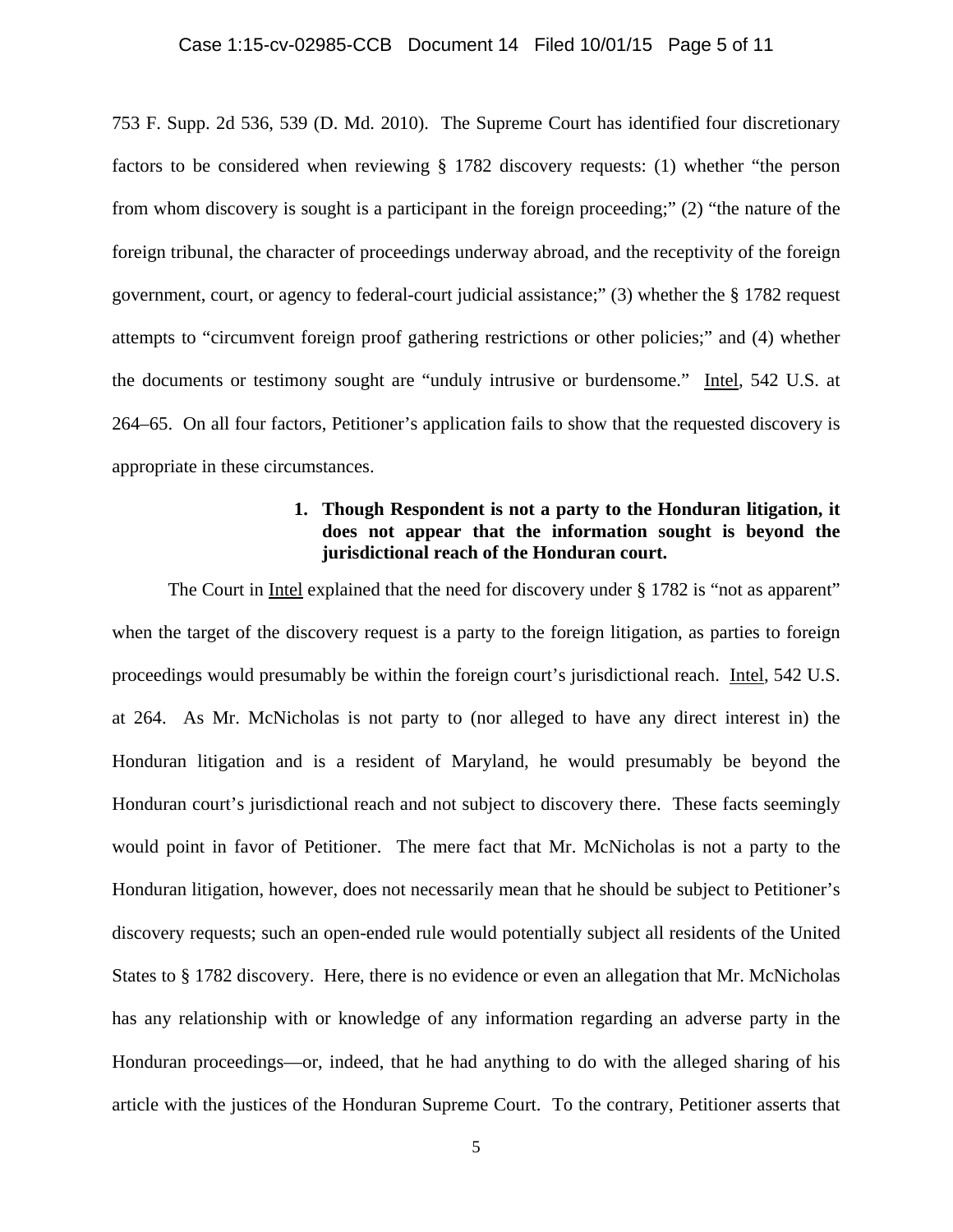## Case 1:15-cv-02985-CCB Document 14 Filed 10/01/15 Page 6 of 11

Mr. McNicholas may possess information about Petitioner's own CEO, Mr. Amdani. As information about Mr. Amdani's business and personal dealings<sup>2</sup> is most likely to be found with Mr. Amdani himself, there appears no reason to subject Mr. McNicholas to Petitioner's discovery requests. The real utility of the non-party discovery mechanism of § 1782 is to allow a petitioner to access information possessed by non-parties beyond the legal reach of the foreign court. Where, as here, Petitioner fails to show that the information sought is in fact beyond the foreign court's territorial jurisdiction, the need for discovery in the United States is not at all apparent.

# **2. It is unclear how the Honduran Supreme Court would receive the requested discovery.**

Courts reviewing § 1782 applications next consider "the nature of the foreign tribunal, the character of proceedings underway abroad, and the receptivity of the foreign government, court, or agency to federal-court judicial assistance" when determining whether to order discovery. Intel, 542 U.S. at 264. The Honduran Supreme Court has not requested this Court's assistance in obtaining any information for use in the proceedings before it. There is no evidence that Petitioner has indicated to the Honduran court its purported need for the information sought.<sup>3</sup> Nor is there any reason to believe that the Honduran court would be receptive to the introduction of new information during its appellate review of Petitioner's case pending before

 $2<sup>2</sup>$  Here, Petitioner seeks to discover from Mr. McNicholas information regarding: any ties Mr. Amdani may have to al-Qaeda or other terrorist organizations; the maritime shipping practices of Mr. Amdani's corporations; and the scope of Green Development's own commercial activities. (ECF No. 1,  $\P$  13-14.)

 $3$  Although "Section 1782(a) does not incorporate an exhaustion requirement, and an applicant is not required to first seek discovery from the foreign tribunal," whether a petitioner has sought the intended discovery from the foreign tribunal does have some bearing on the foreign court's likely receptivity to American judicial assistance. In re Veiga, 746 F. Supp. 2d 8, 24 (D.D.C. 2010).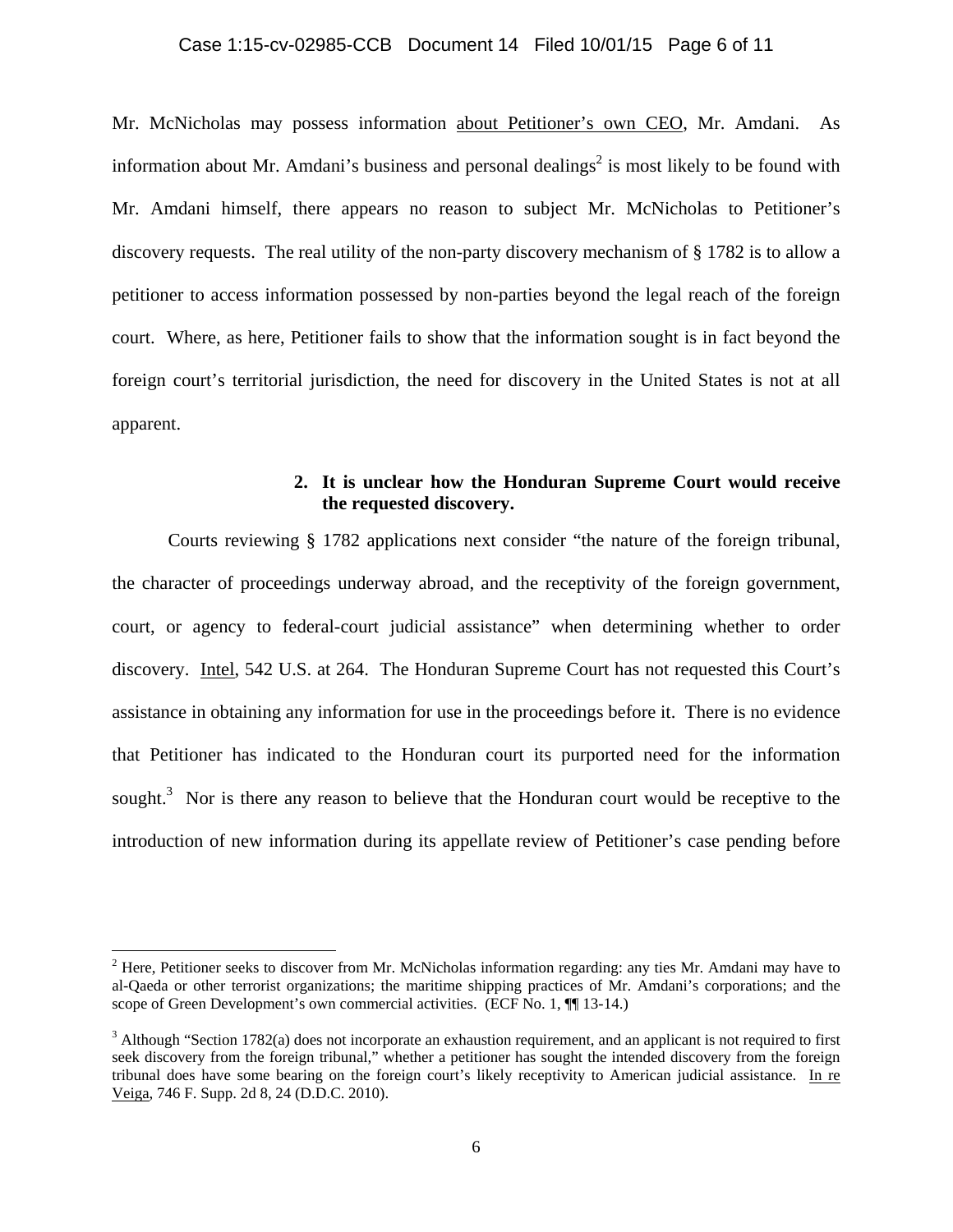it.<sup>4</sup> Thus, while this Court might hope that Honduran courts would be receptive to American judicial assistance in general, Petitioner presents no reason to believe that the Honduran Supreme Court would be receptive to the information sought in this case.<sup>5</sup>

# **3. Though it is unclear whether Petitioner's request is an attempt to circumvent Honduran law, the intended discovery raises significant First Amendment concerns.**

Section 1782 discovery should not be used to "conceal<sup>[]</sup> an attempt to circumvent foreign proof gathering restrictions or other policies of a foreign country or the United States." Intel, 542 U.S. at 244-45. The peculiar circumstances giving rise to Petitioner's motion—the allegedly wrongful, ex parte delivery of Mr. McNicholas' article to several justices of the Honduran Supreme Court—leave it unclear whether Petitioner's intended discovery constitutes an attempt to "circumvent foreign proof gathering restrictions or other policies." Intel, 542 U.S. at 244-45. While there are presumably Honduran legal mechanisms for seeking sanctions or relief from such improper conduct, Petitioner has neither identified them nor indicated how its intended discovery might be used in the foreign proceeding. What Petitioner purportedly seeks is to "test

 <sup>4</sup> Petitioner's application is largely silent on Honduran appellate procedure and the scope of the Honduran Supreme Court's jurisdiction. While Petitioner explains that the court has "both original and appellate jurisdiction," and that the court "exercises the classic adjudicatory functions of a nation's highest court," these broad and conclusory assertions do not persuade this Court that the Honduran bench would be receptive to Petitioner's intended discovery at this point in the proceedings before it. (ECF No. 1-1 at 15.)

<sup>&</sup>lt;sup>5</sup> This Court is conscious of the possibility—one not alleged here—that corruption, political pressures, or institutional weaknesses might disfavor or result in the unjust treatment of a foreign litigant seeking discovery abroad. See generally, Chevron Corp. v. Donziger, 974 F. Supp. 2d 362, 555-66 (granting relief from a foreign judgment procured by fraud, corruption, and coercion). In the pending matter, however, there is not even an inference of any institutional weakness or wrongdoing on the part of the Honduran judiciary. To the contrary, Petitioner zealously seeks to ensure that the verdict rendered in its favor, affirmed and increased to over \$160 million on intermediate appeal, is upheld by the Honduran Supreme Court. (See ECF No. 1, ¶ 17.) Moreover, the extensive documentation submitted to this Court suggests that Petitioner, its parent company Grupo Karim, and its CEO Mr. Amdani are well connected in Honduras. (See ECF No. 1, Ex.'s B, D, and E.) In sum, there is no reason to believe that Petitioner has been denied any meaningful opportunity to gather evidence during the Honduran proceedings so as to warrant American judicial assistance.

<sup>&</sup>lt;sup>6</sup> Petitioner summarily assures this Court that, "[t]he evidence shall be made part of the record on appeal in conformance with Honduran mandatory procedural norms." (ECF No. 1, ¶ 17.)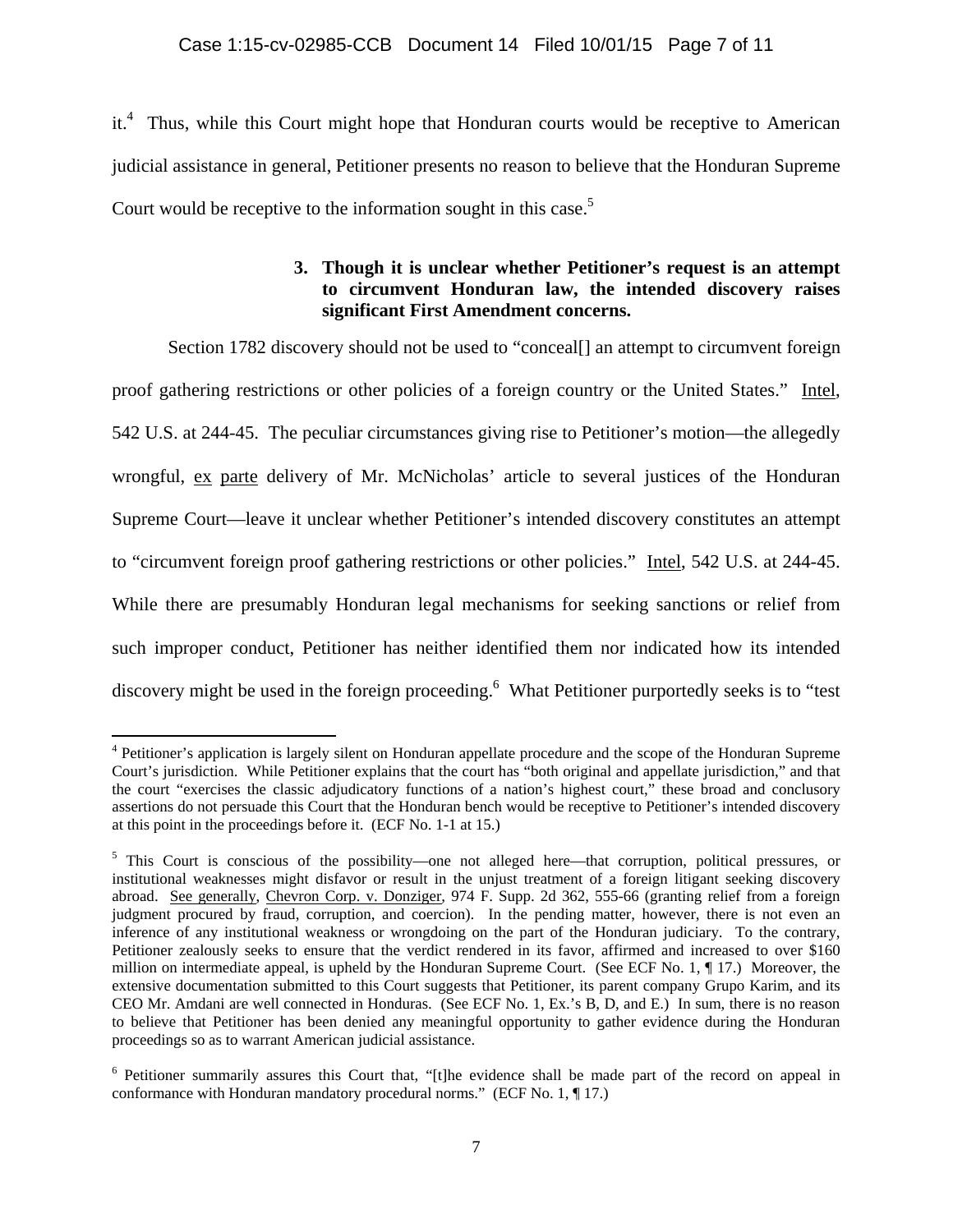## Case 1:15-cv-02985-CCB Document 14 Filed 10/01/15 Page 8 of 11

the factual sufficiency of statements found in the Article," so that it may rebut before the Court the harmful allegations made therein. (ECF No. 1, ¶ 19.) Though this Court cannot conclude whether this tactic is a concealed attempt to circumvent Honduran procedural norms, this approach does at least give cause for some circumspection.

This Court is further concerned about the significant national security and First Amendment issues raised by Petitioner's request. Specifically, Petitioner seeks to "expose the identity and content of [McNicholas'] sources." (ECF No. 1, ¶ 20.) Petitioner also seeks to obtain discovery "regarding the contents of the *Operation Cazando Anguilas* report<sup>7</sup> and information relating to the Report's author(s), editor(s), and contributor(s). This would include, inter alia, a request for the name(s), (email) address(es), and telephone number(s) of the author(s), editor(s), and contributor(s) to the Report." (Id.) Finally, Petitioner "seeks to discover information regarding McNicholas' improper motive in either the creation of the Report, the conference presentation, or the publication of the article." (Id. at  $\P$  21.)

First, the fact that Petitioner seeks discovery regarding a Department of Defense report which Petitioner itself recognizes is "not publicly available" suggests that the information sought may be secret, classified, or otherwise protected as a matter of national security. (ECF No. 1-1 at 10.) As Petitioner has not explained the status of the report nor, critically, shown any need at all for such information, this Court will not entertain this part of Petitioner's request.

Second, insofar as Petitioner seeks to force the journalist Mr. McNicholas to reveal confidential sources used in the preparation of his article about Mr. Amdani, Petitioner raises substantial First Amendment and privilege concerns. Well-established Fourth Circuit precedent

<sup>7</sup> Petitioner's application indicates that *Operation Cazando Anguilas* ("Operation Hunting Eels") is the title of a 2009 report commissioned by the United States Department of Defense. (ECF No. 1-1 at 4.)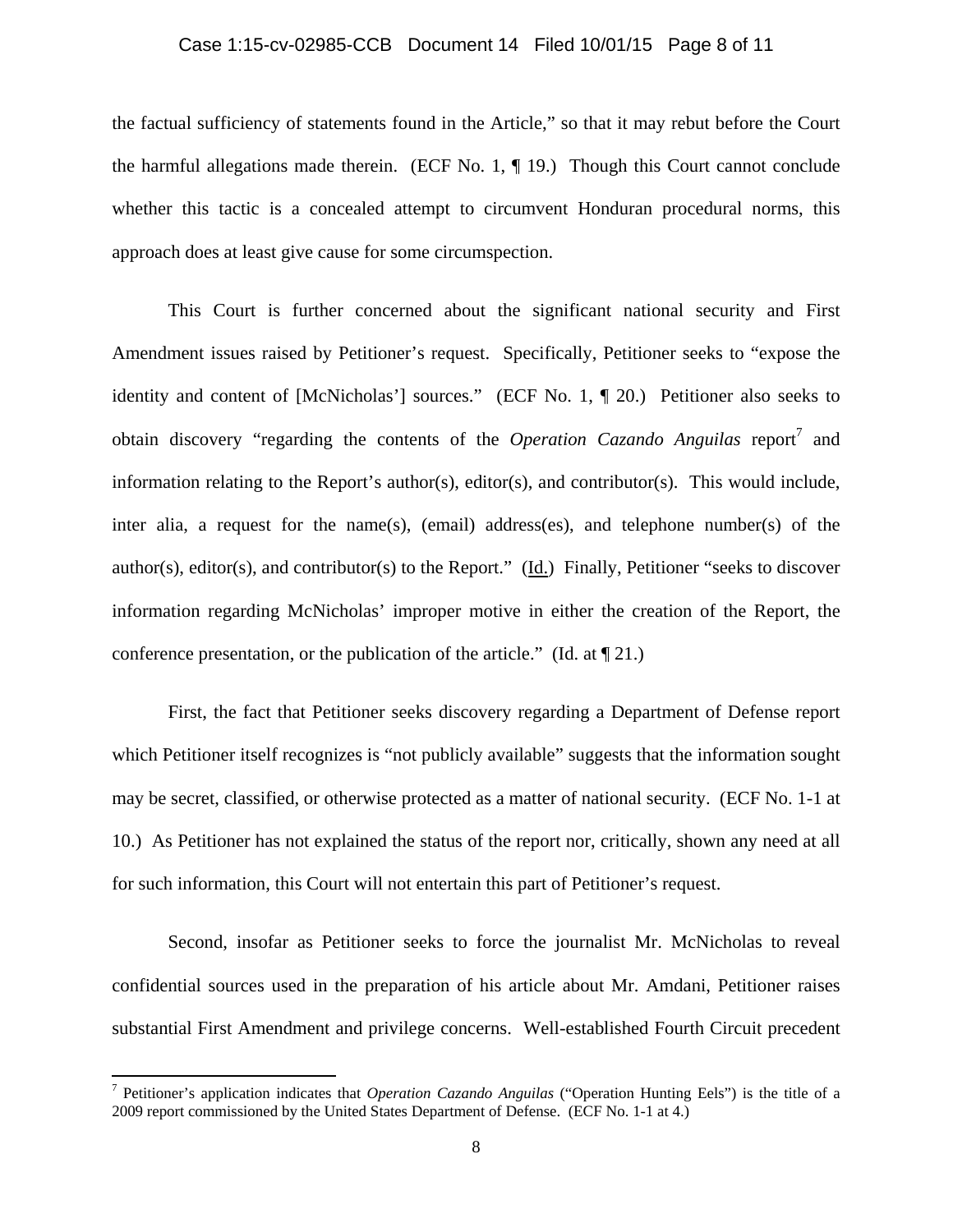### Case 1:15-cv-02985-CCB Document 14 Filed 10/01/15 Page 9 of 11

recognizes a journalist's privilege to keep sources confidential. "News reporters are entitled to some constitutional protection of the confidentiality of their sources. Such protection is necessary to ensure a free and vital press, without which an open and democratic society would be impossible to maintain." Ashcraft v. Conoco, Inc., 218 F.3d 282, 287 (4th Cir. 2000) (internal quotations omitted). See also Church of Scientology Int'l v. Daniels, 992 F.2d 1329, 1335 (4th Cir. 1993) (affirming district court's denial of petitioner's motion to compel newspaper editorial board's meeting minutes, notes, tapes, and draft articles); United States v. Sterling, 724 F.3d 482, 497 (4th Cir. 2013) cert. denied sub nom. Risen v. United States, 134 S. Ct. 2696 (2014) (recognizing the privilege, but noting its limits in criminal proceedings). While this privilege is not absolute, courts in this circuit scrutinize discovery requests seeking to reveal a journalist's sources under a three part balancing test.<sup>8</sup> Notwithstanding these weighty considerations and the extensive precedent on point, Petitioner is silent on the First Amendment implications of its request. Therefore, this Court refuses to subject Mr. McNicholas to Petitioner's desired inquisition.

Finally, this Court rejects as irrelevant Petitioner's intended discovery about Mr. McNicholas' allegedly "improper motive" in his professional activities. Discovery pursuant to § 1782 is limited by the same principle as discovery under the Federal Rules of Civil Procedure: "Parties may obtain discovery regarding any nonprivileged matter that is relevant to any party's claim or defense." Fed. R. Civ. P. 26(b)(1). See In re Veiga, 746 F. Supp. 2d 8, 19 (D.D.C. 2010). Petitioner fails to explain—and this Court is unable to deduce—how Mr. McNicholas' 'motive' in publishing the allegedly false and defamatory article about Mr. Amdani four to five

 $8$  This test asks: "(1) whether the information is relevant, (2) whether the information can be obtained by alternative means, and (3) whether there is a compelling interest in the information." LaRouche v. Nat'l Broad. Co., 780 F.2d 1134, 1139 (4th Cir. 1986) (citing Branzenburg v. Hayes, 408 U.S. 665, 710 (1972) (Powell, J., concurring)).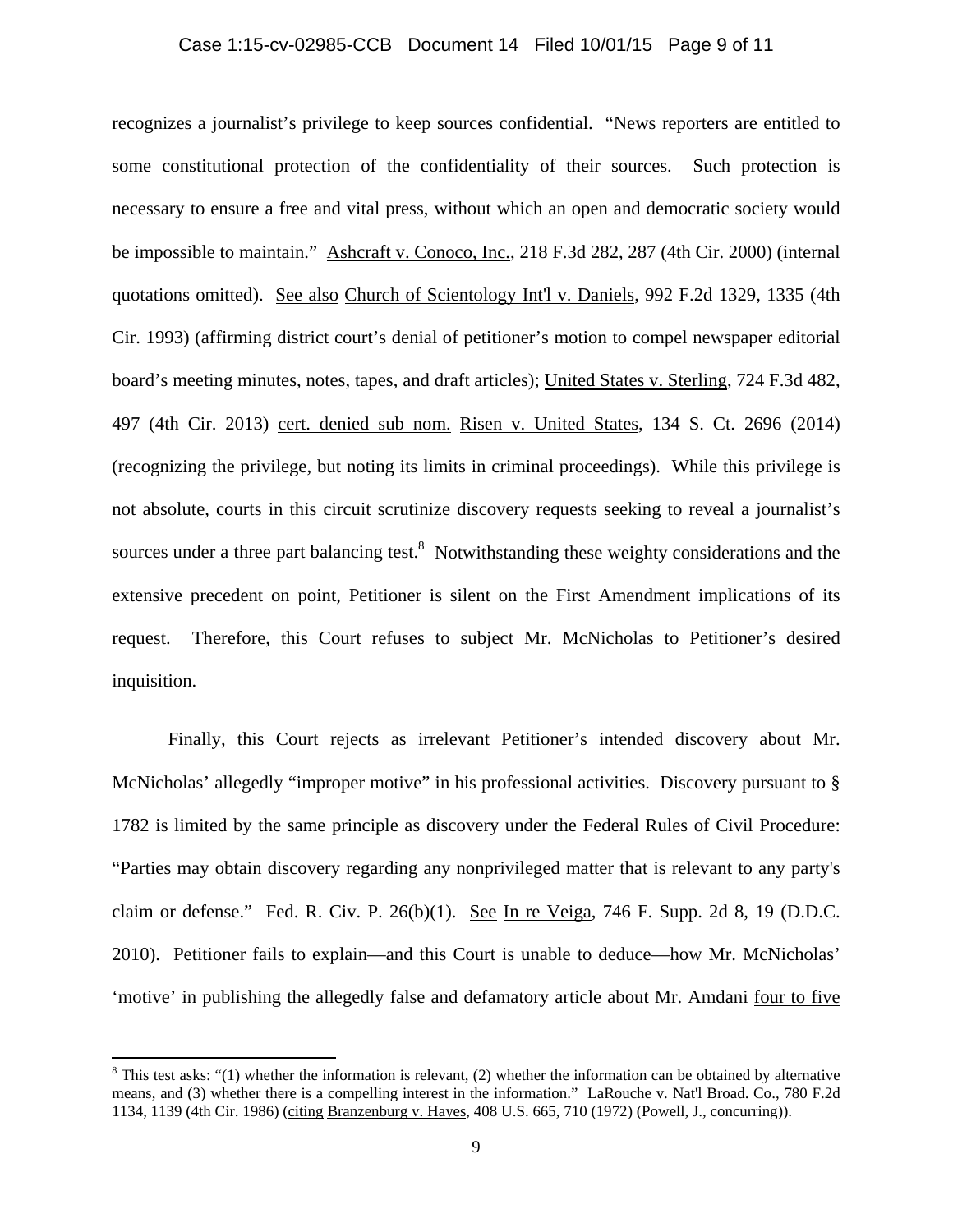### Case 1:15-cv-02985-CCB Document 14 Filed 10/01/15 Page 10 of 11

years prior to the allegedly wrongful submission to the Honduran Supreme Court would have any bearing on the appellate proceeding now pending before it. (See ECF No. 1, Ex. I.) That appeal, as Petitioner explains, arises out of a real estate development dispute between Petitioner and the Defendant Banks. (ECF No. 1, ¶ 16-17.) Even if Petitioner's theory of a nefarious nexus between Mr. McNicholas, the Defendant Banks, and the ex parte submission were credited, this Court is not persuaded that Mr. McNicholas' motive in writing or publishing the article has any relevance to the Honduran appellate proceeding at issue.

## **4. Petitioner's request is unduly intrusive and burdensome.**

For the reasons stated above, this Court also concludes that Petitioner's request is "unduly intrusive or burdensome" and would similarly "reject[]" Petitioner's request based on this discretionary factor. $\frac{9 \text{ Intel}}{24}$ , 542 U.S. at 265.

## IV. **Conclusion**

For the reasons stated above:

- 1. It is hereby ORDERED that this case be placed under SEAL for a period of sixty (60) days;
- 2. I respectfully recommend that Petitioner's Application (ECF No. 1) be DENIED;
- 3. I direct the Clerk to mail a copy of this Report and Recommendation to Petitioner's Counsel at the address listed on the docket;
- 4. I also direct the Clerk to mail a copy of this Report and Recommendation to Respondent Michael McNicholas.

<sup>&</sup>lt;sup>9</sup> This Court notes the discussion among scholars, commentators, and practitioners regarding the need to ensure that the powerful tool of § 1782 discovery is used fairly and properly. See generally Melissa Stear Gorsline & Maria Pradilla Picas, U.S. Discovery in Aid of Investor-State Arbitrations: A Blessing or a Curse?, 30 Md. J. Int'l L. 14, 28 (2015) (noting that even where the statutory prerequisites are present, courts have often limited discovery under § 1782 to ensure fairness).